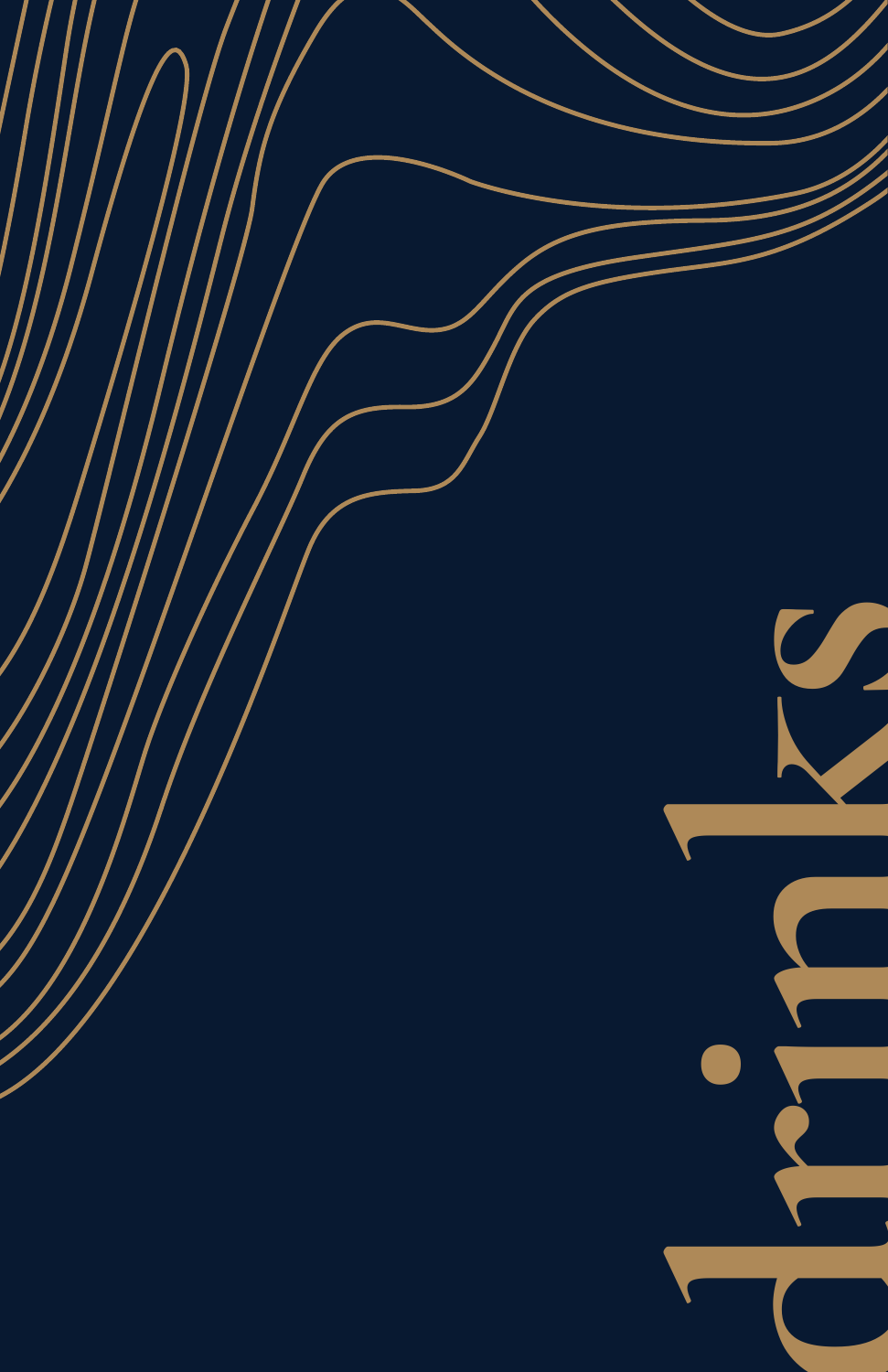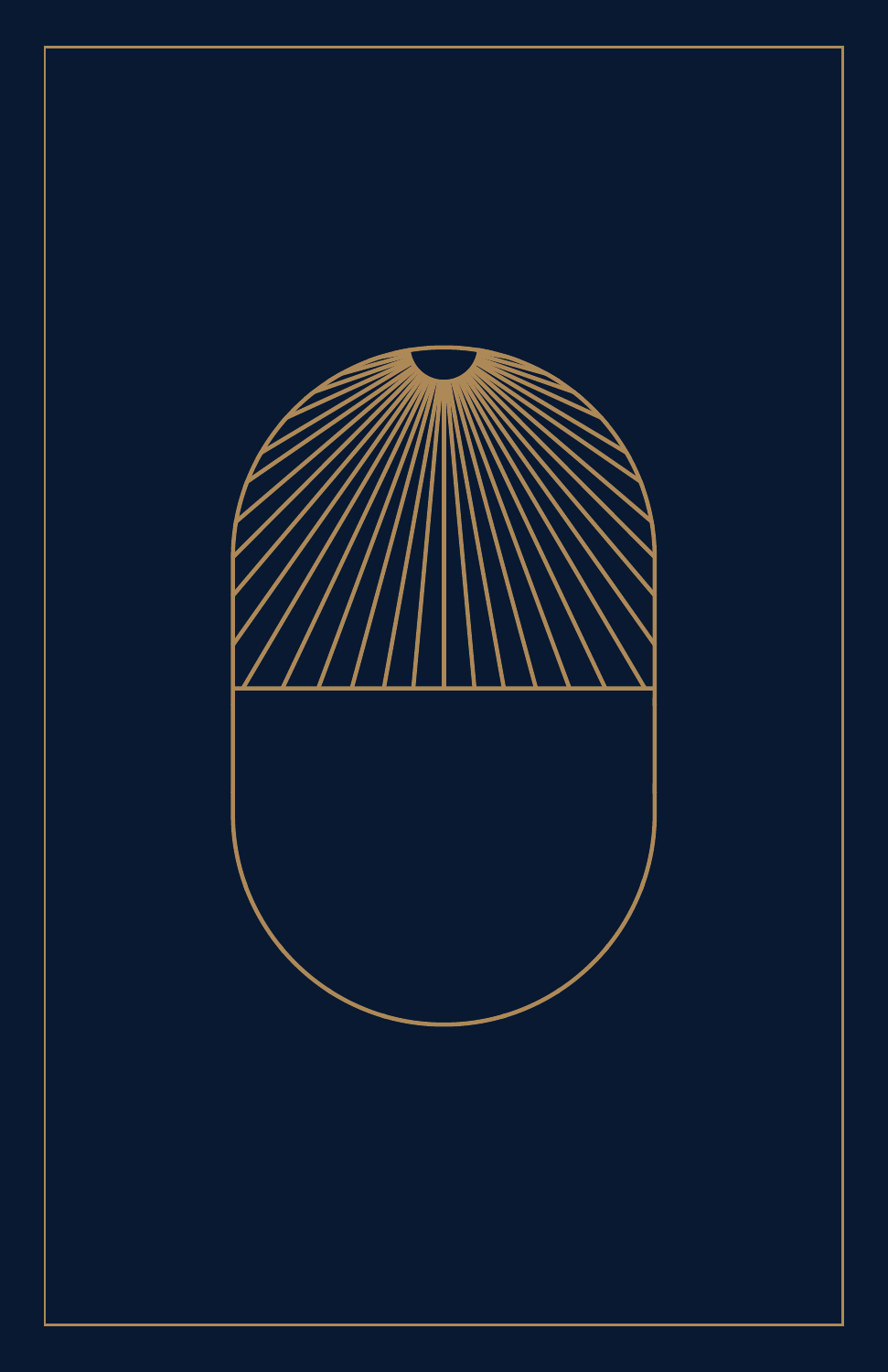

# **table of contents**

| cocktails     | $\Omega$ |
|---------------|----------|
| wine.         |          |
| beer & cider  | O(2)     |
| non-alcoholic |          |

*One bill policy and 18% service charge for groups of 6+*

*For the enjoyment of all guests, please limit flash photography at Orchard*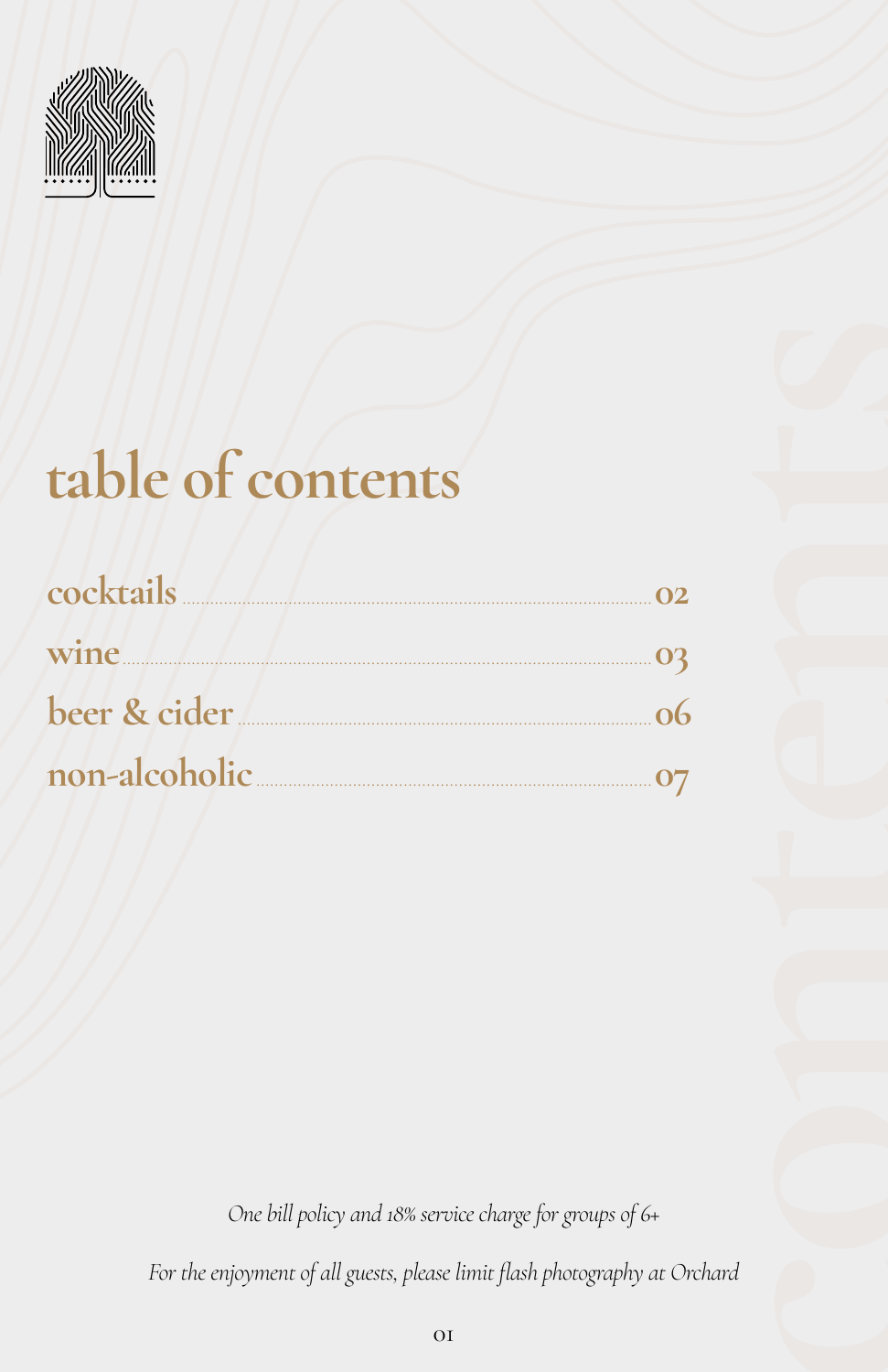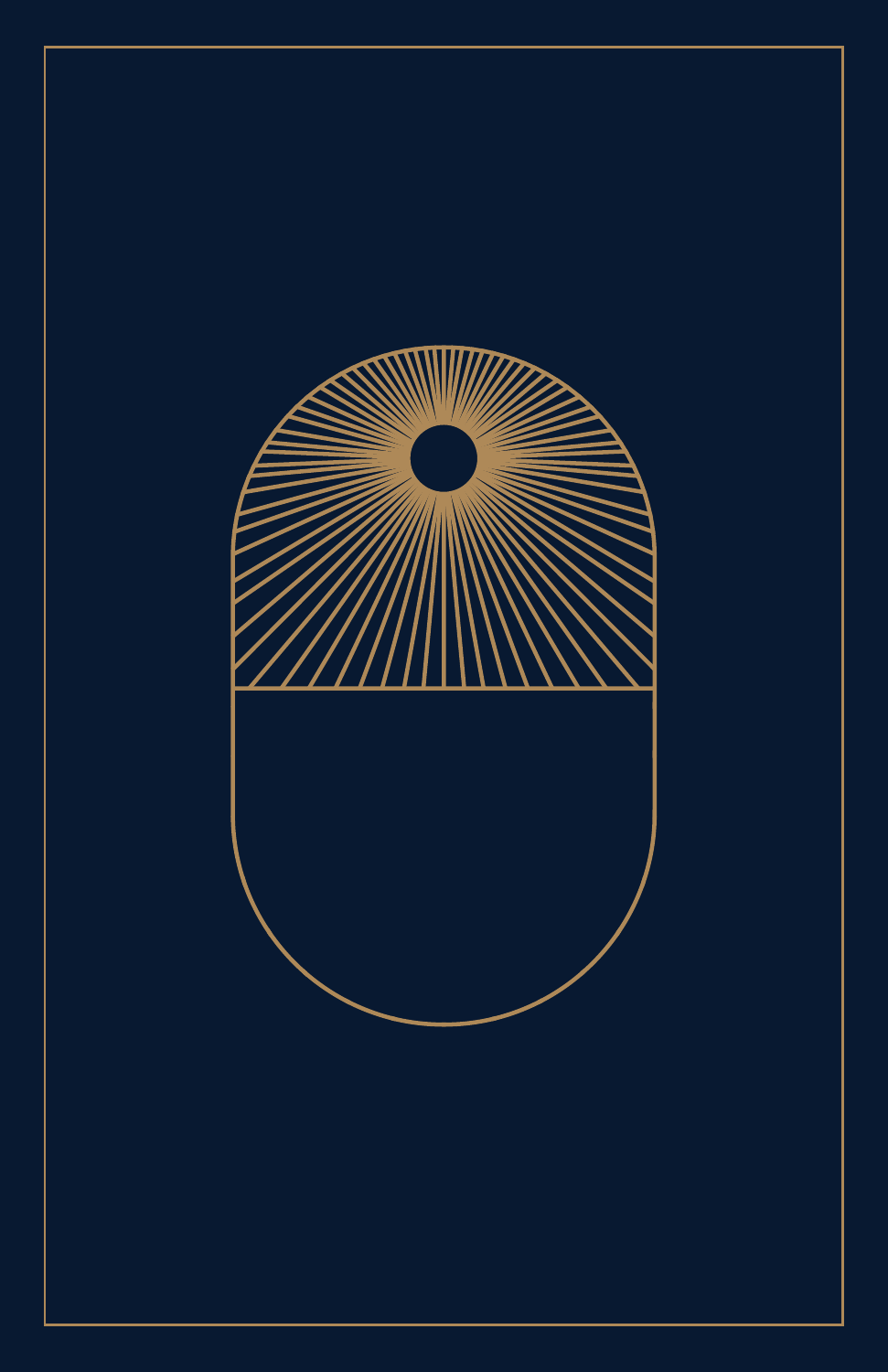

# **cocktails light**

#### **BOTANIST** 15

tanqueray, st-germain, lemon pop, lemon, lavender, essential oils - 2 oz

### FROM SHELTER WITH LOVE 15 .......

citrus vodka, cocchi, aperol, lemon passionfruit - 2 oz

#### BECKONING CAT 16

sake, batida de coco, plum wine, crème de cacao, matcha, lemon, egg white - 2.25 oz

#### THE COPPICE 15

vodka, cucumber, rice vinegar, coriander, ginger - 2<sup>oz</sup>

#### THE SILK ROAD 15

green owl vodka, maraschino, lime leaf, chocolate - 2<sup>oz</sup>

#### SALT COWBOY 16

mezcal, grand marnier, lime, prosecco - 2 oz

## **dark**

|                | dark                                                                                                                       |     |
|----------------|----------------------------------------------------------------------------------------------------------------------------|-----|
|                | <b>ORANGE IS THE</b><br><b>NEW BLACK</b><br>bourbon, amaretto, orange,<br>egg whites - 2.25°                               | 15  |
|                | THE SEA PEOPLE.<br>aquavit, amaro, watermelon shrub,<br>cardamom, cinnamon - 2.25°                                         | 16  |
|                | <b>SPICE TRADE</b><br>el dorado rum, angostura amaro,<br>lime, ginger beer, orange, smoked<br>anise - $2.25$ <sup>oz</sup> | 15  |
|                | <b>POLO &amp; BATTUTA.</b><br>rye, lemon, pineapple, cumin - 2 <sup>oz</sup>                                               | .15 |
|                | HARAMIKU<br>toki, aperol, lime, sugar snap<br>$pea - 2.25^{\circ z}$                                                       | 18  |
|                | HI, I'M PEAT.<br>rye, bourbon, cynar, apricot,<br>smoked pear, caol isla - $3^{\circ z}$                                   | .18 |
| $\overline{2}$ | White and Graham Masters                                                                                                   |     |

*Menu developed by Samuel White and Graham Masters*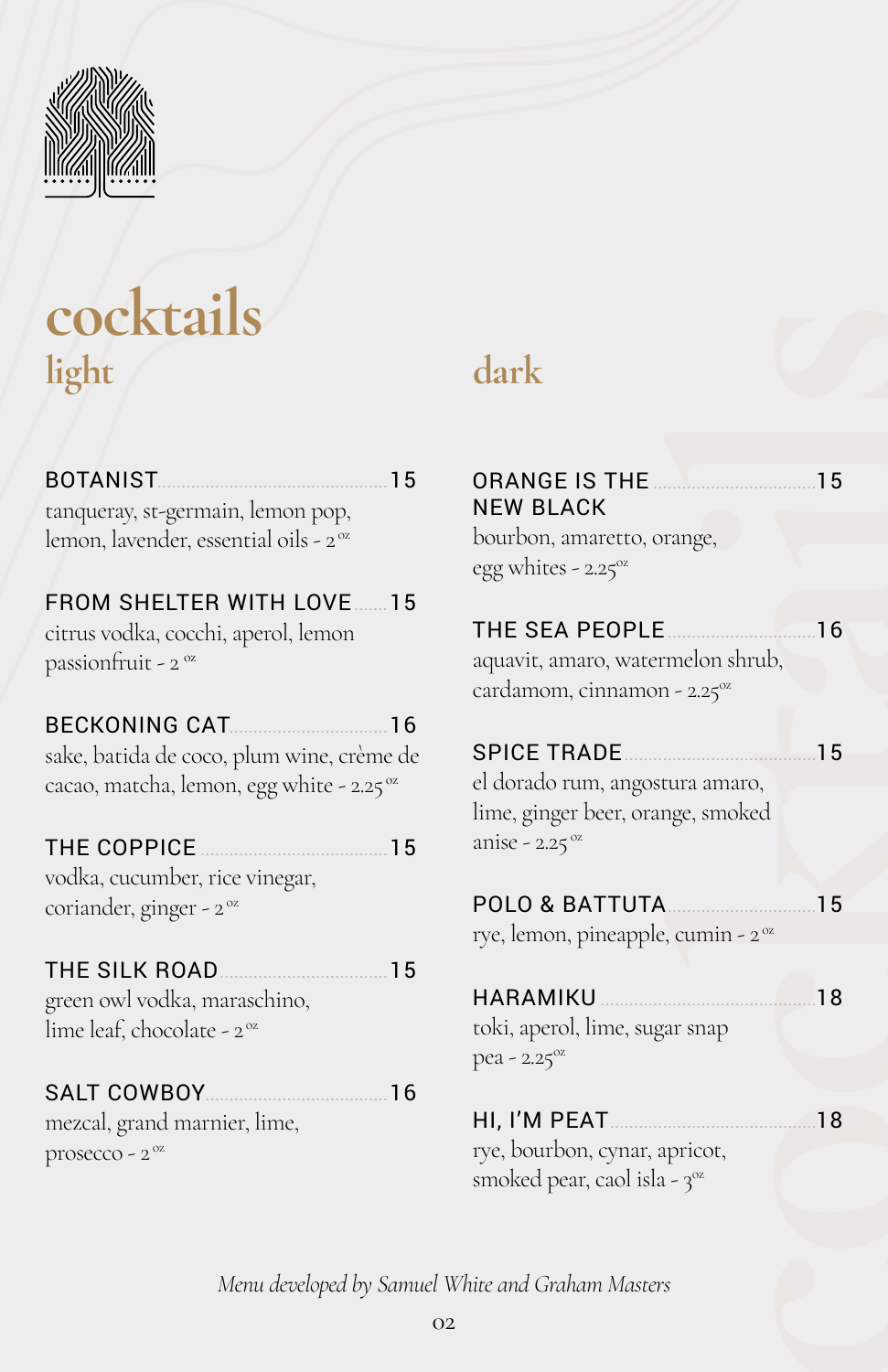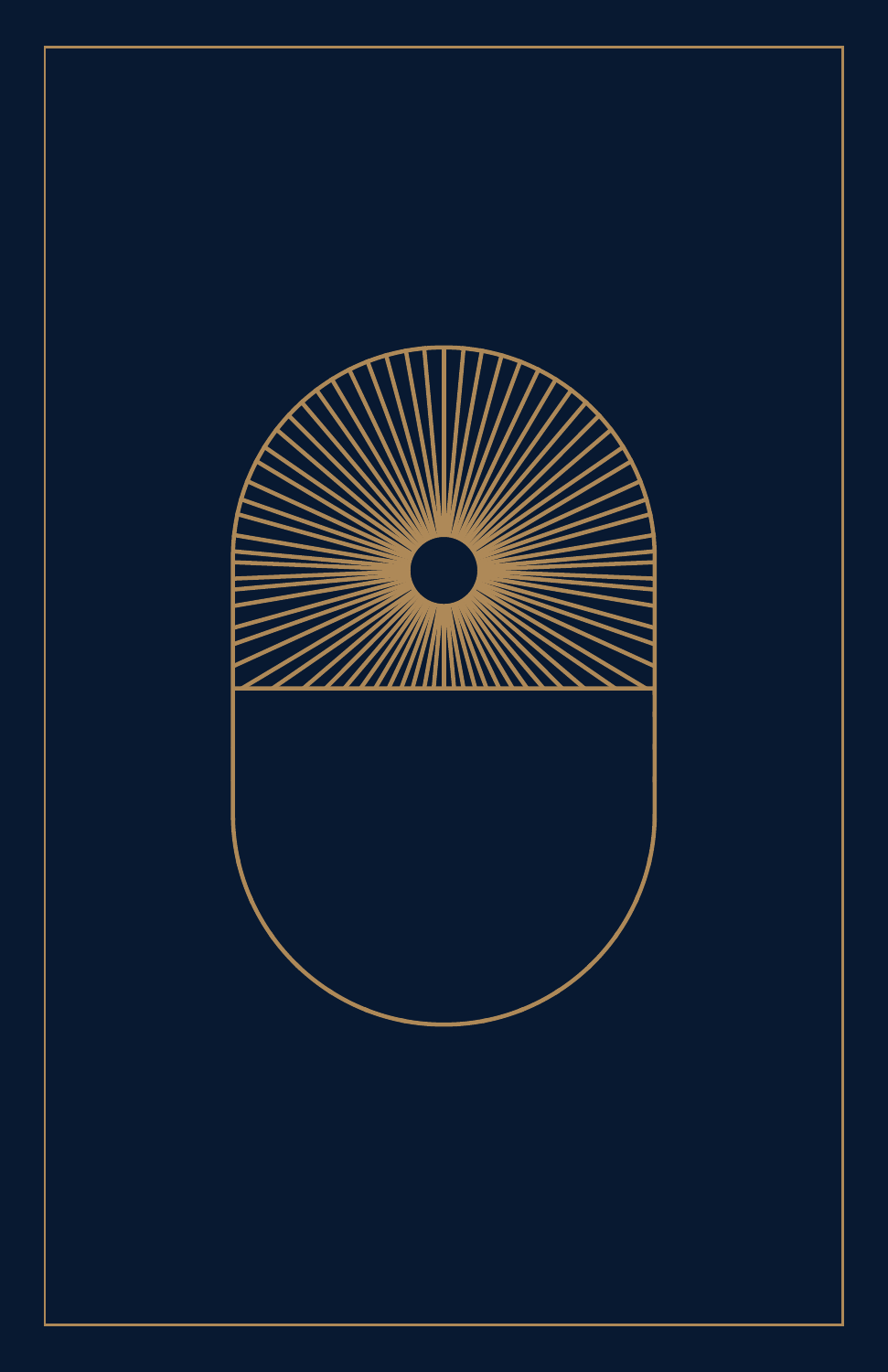



BRAND RIESLING ....................... TROCKEN (1L) Pfalz, Germany - 12% 14 / 84

PALADIN PINOT GRIGIO ...... 11 / 55 Veneto, Italy - 12%

GUERIN SAUVIGNON ............ 12 / 60 BLANC "ABSTRACTION #2"

Loire Valley, France - 13%

FINCA MONTALVILLO ........... 11 / 55 TEMPRANILLO BLANCO

Rioja, Spain - 13%

DOMAINE SERVIN CHABLIS LES PARGUES .................... 17 / 85

Chablis Premier Cru, France - 12.5%

FICHET BOURGOGNE ........... CHARDONNAY 14 / 70

Burgundy, France - 12.5%

BENDER MOSEL PINOT ................. 55

Rheinpfalz, Germany - 13%

### LES MAMETTES COTES ........................... CATALENES GRENACHE GRIS 65

Loire Valley, France - 13%

MATANZAS CREEK SAUVIGNON BLANC Sonoma County, USA - 13% 60

100<br>TEN<br>275<br>28<br>4%<br>4<sup>%</sup><br>100 CHATEAU DE TRACY SAUVIGNON BLANC POUILLY FUME ...................... 100

Loire Valley, France - 13%

WESZELI STEINGERTEN GRUNER VELTLINER Kamptal, Austria - 12.5% 70

ESPORAO RESERVA WHITE BI FND 75

Alentejo, Portugal - 13.5%

LOCK AND WORTH SEMILLON Naramata Bench, BC - 12.4% 90

JEAN-PAUL & DROIN CHABLIS Burgundy, France - 12.5% ..................... 100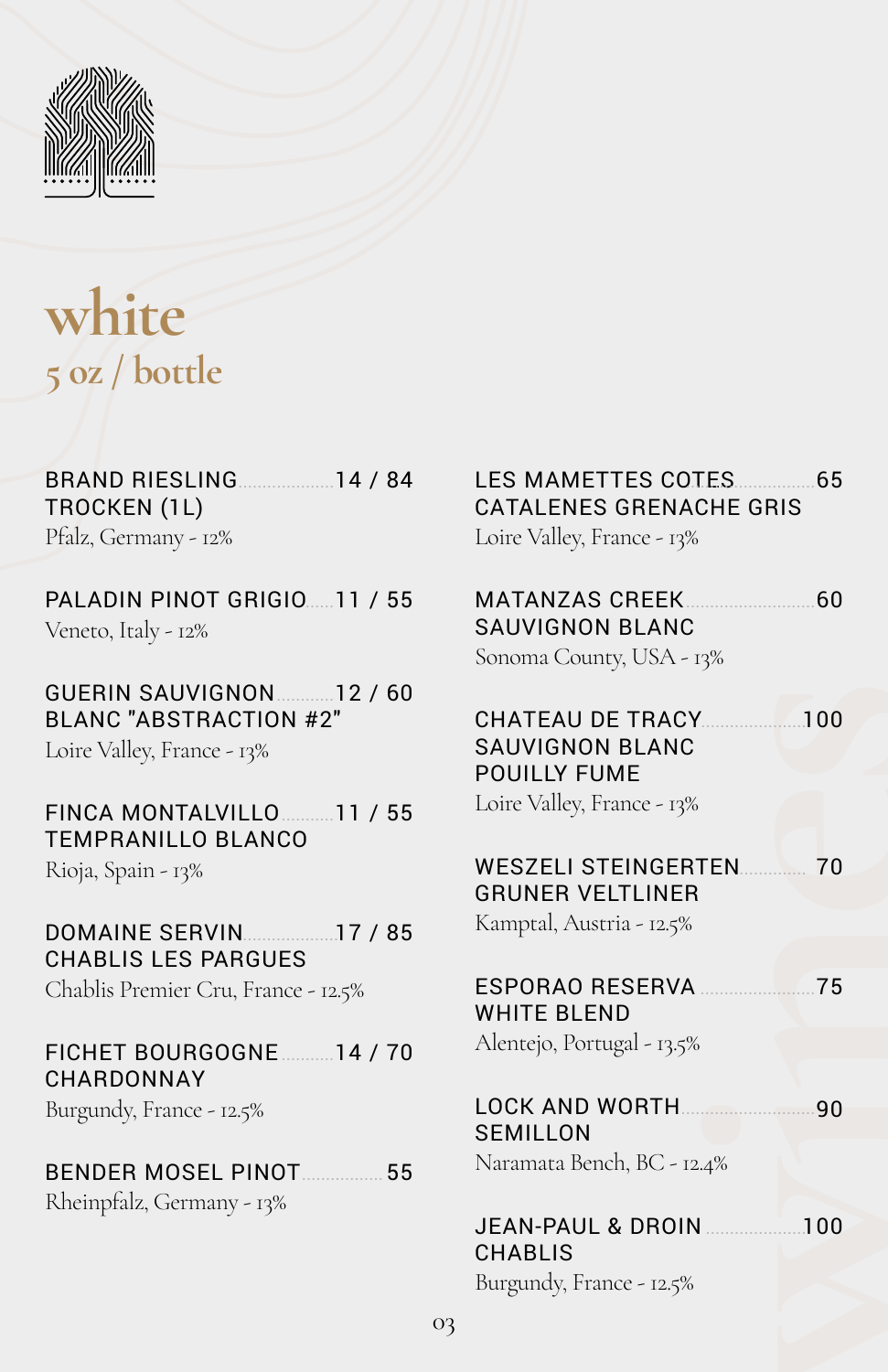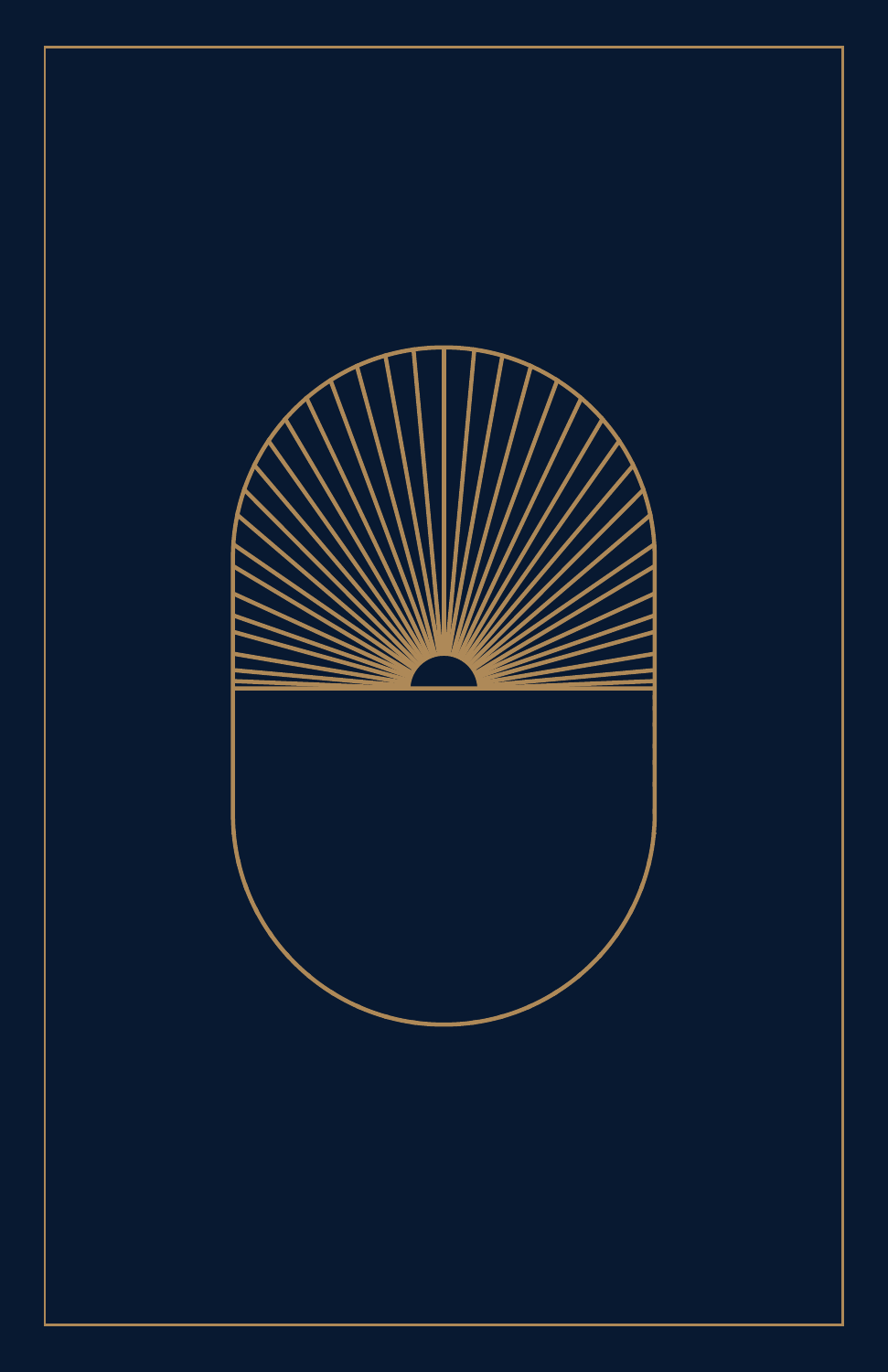

## **red 5 oz / bottle**

FAMILLE PEILLOT................... PINOT NOIR 15 / 75

Bugey, France - 12%

DOMAINE DE LA ....................... RONCIERE GSM Cotes de Rhone, France - 15%  $.11 / 55$ 

BODEGA DE BARDOS 12 / 60 ............ ROMANTICA TEMPRANILLO

Ribera del Duro, Spain - 14%

### TOUT EST BON DANS 12 / 60 ............ LE COCHON GAMAY NOIR

Savoie, France - 12%

CASTELVECCHI CHIANTI CLASSICO, SANGIOVESE, CANAIOLO 14 / 70 .........................

Tuscany, Italy - 13.5%

VILLA DES ANGES RESERVE CABERNET **SAUVIGNON** Languedoc, France - 13.5% 12 / 60 ..................

ILLAHE ESTATE PINOT NOIR 90 ..... Willamette Valley, USA - 14%

### CIRILLO ESTATE GRENACHE ...... 90

Barossa Valley, Australia - 14%

| OPTIMA ZINFANDEL 80        |  |
|----------------------------|--|
| Sonoma, California - 14.9% |  |

ANVERS SYRAH Adelaide Hills, Australia - 14.5% 55

CASCINA SOT LANGHE NEBBIOLO Langhe, Italy - 13.5% ................. 65

ELIZABETH ROSE CHOCKABLOCK Napa Valley, California - 14.1% .............................. 86

STROPPIANA BAROLO Piedmont, Italy - 14.5% ................... 90

**wines** TENUTA DI ARCENO CHIANTI…90 CLASSICO RISERVA DOCG Tuscany, Italy - 14.5%

BRIGIT BRAUNSTEIN BLAUFRANKISCH Burgenland, Austria - 13% ....................... 80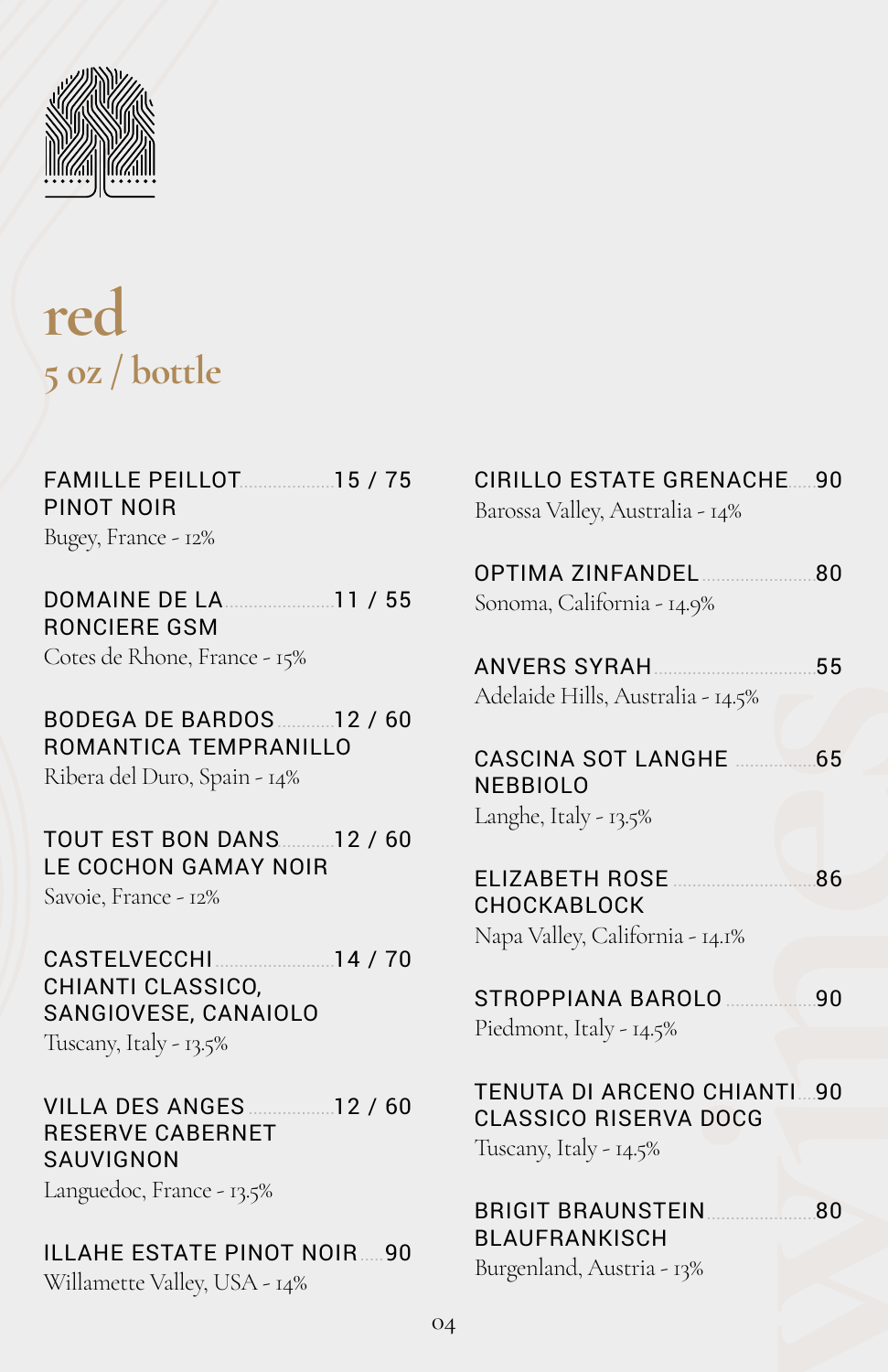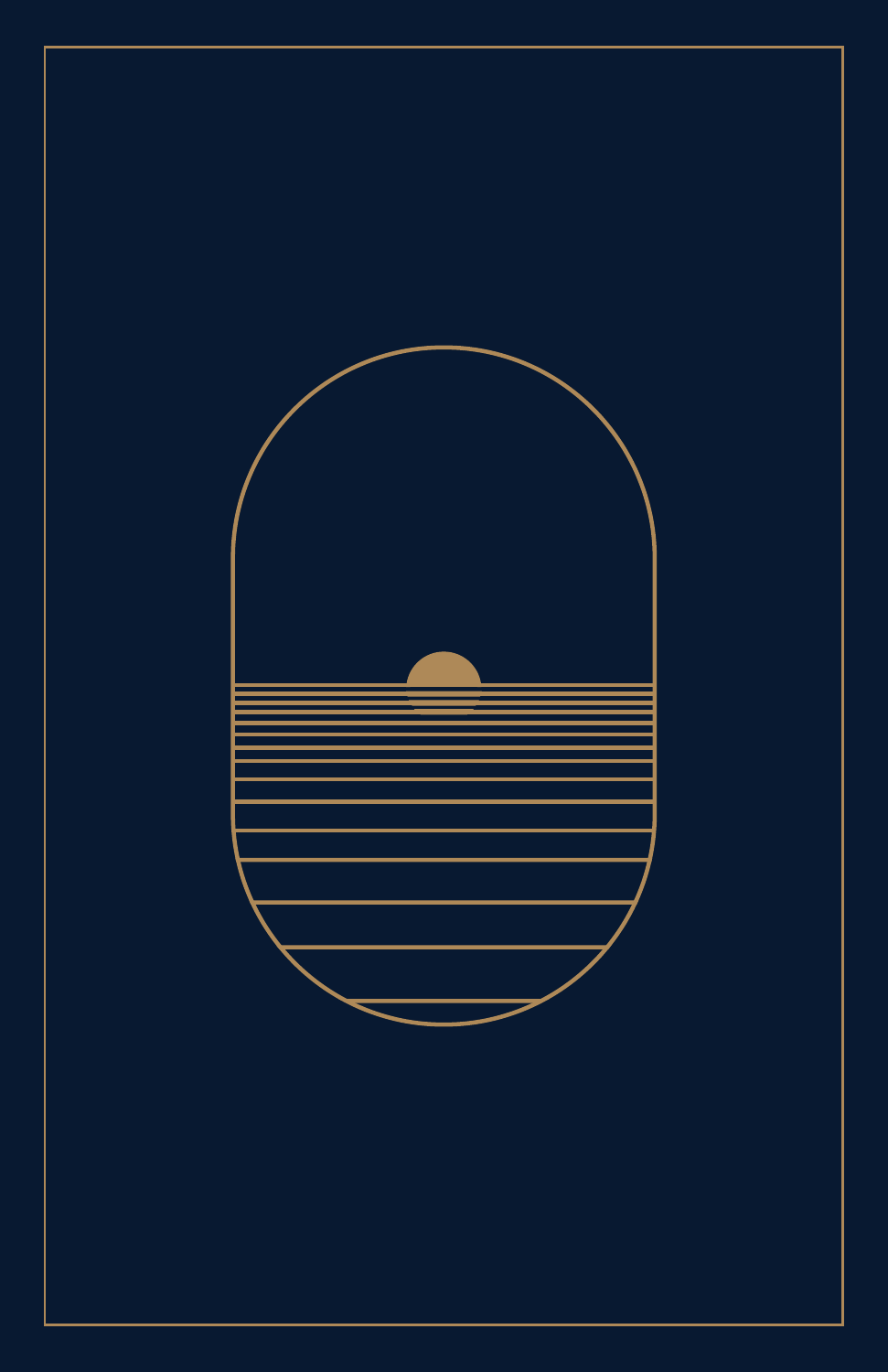

## **rose & orange 5 oz / bottle**

WEINGUT THORSTEN 12 / 60 .......... KRIEGER PINOT NOIR Pfalz, Germany - 12.5%

PEYRASSOL "CUVEE DES CAMMANDEURS" Cotes de Provence, France - 13% 12 / 60 .............

OROFINO VINEYARDS 13 / 65 .......... CABERNET FRANC Similkameen Valley, BC - 12.1%

NICHOL PINOT GRIS Naramata Bench, BC - 13.4% 70

**sake 5 oz / bottle**

FUKUCHO SEASIDE ........ JUNMAI - 13% 87/720ML

MASUMI SPARKLING....96/750ML ORIGARAMI JUNMAI  $GINJO - II%$ 



MAS FI BRUT CAVA ............. 11 / 55 Penedes, Spain - 11,5%

CAVAZZA PROSECCO ............. 13 / 65 GLERA Veneto, Italy - 11.5%

MONTELOCCO ROSATO FRIZZANTE Emilia-Romagna, Italy, - 11% ......................... 12 / 60

SEGURA VIUDAS RESERVA CAVA Penedes, Spain, - 12% 75

DE VILMONT BRUT PREMIER CRU GRANDE RESERVER CHARDONNAY, PINOT NOIR, PINOT MEUNIER ........................ 150

Champagne, France - 12.5%

**E**<br>E<br>TI%<br>**T5**<br>**NDE**<br>**MDE**<br>**NDE**<br>**NDE**<br>SNNAY,<br>MEUNIER<br>5%<br>**198**<br>5% CHAMPAGNE DE VENOGE PRINCES BLANC DE BLANCS Champagne, France - 12.5% ............................. 198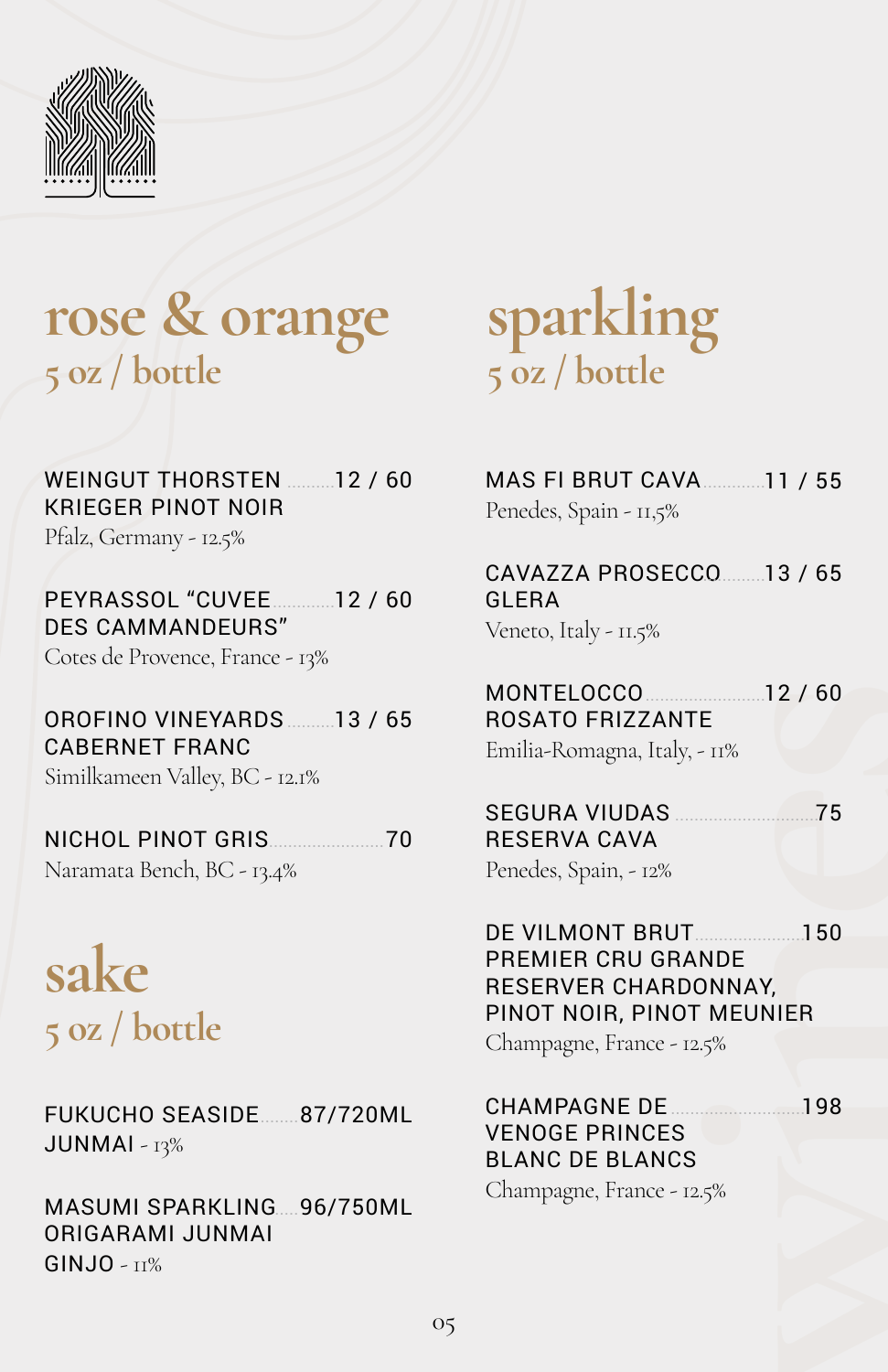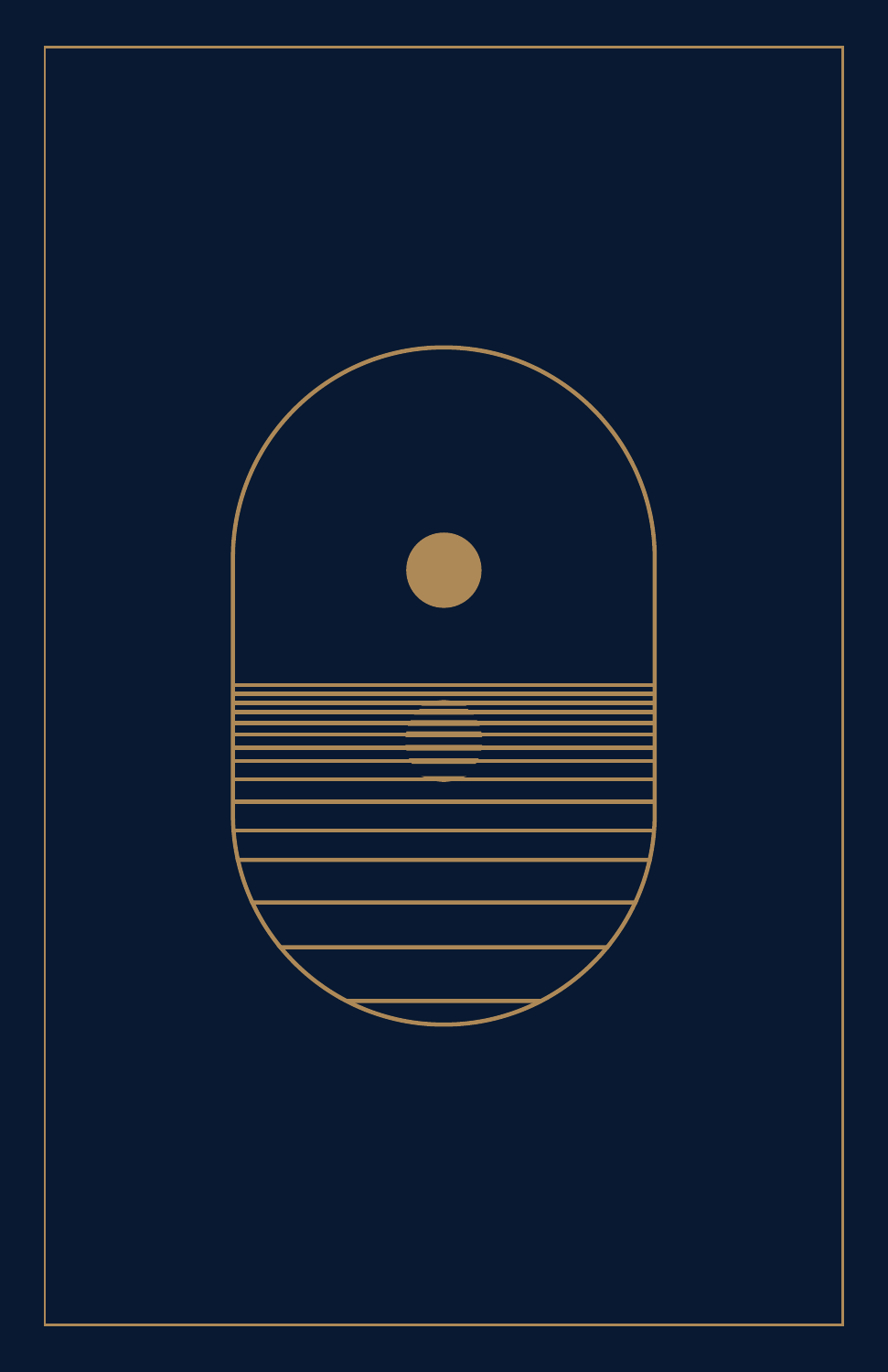

# **draft 15 oz**

### OL' BEAUTIFUL OKAMI KASU 8 ....... Calgary, AB - 5%

|                    | 8 |
|--------------------|---|
| "JOHNNY" YUZU GOSE |   |
| Calgary, AB - 4.6% |   |

| ESTABLISHMENT          | 8 |
|------------------------|---|
| "MY BEST FRIENDS GIRL" |   |
| KOLSCH-STYLE ALE       |   |
| Calgary, AB - 4.8%     |   |

### BLINDMAN HAZY **NFPA** 8

Lacombe, AB - 5.5%

### ONE FOR THE ROAD - STONE SOFA KOLSCH 8

473ml can - non-alcoholic

## **ciders 5 oz / bottle**

### CRISTIAN DRUIN CIDER ....... 6 / 30 DE NORMANDY

| ciders                                                             |      |
|--------------------------------------------------------------------|------|
| 5 oz / bottle                                                      |      |
|                                                                    |      |
| CRISTIAN DRUIN CIDER  6 / 30<br>DE NORMANDY<br>750ml bottle - 4.5% |      |
| SEA CIDER WILD.<br><b>ENGLISH</b><br>750ml bottle - 7.5%           | 6/30 |
| <b>COLLECTIVE ARTS</b><br><b>CHERRY CIDER</b><br>473ml can - 5%    | 9    |
| <b>UNCOMMON CIDER.</b><br><b>HASKAP APPLE</b><br>473ml can - 6.7%  | 10   |
|                                                                    |      |
|                                                                    |      |
|                                                                    |      |
|                                                                    |      |
|                                                                    |      |
|                                                                    |      |
|                                                                    |      |
|                                                                    |      |

### COLLECTIVE ARTS CHERRY CIDER ............................. 9

### UNCOMMON CIDER HASKAP APPLE 10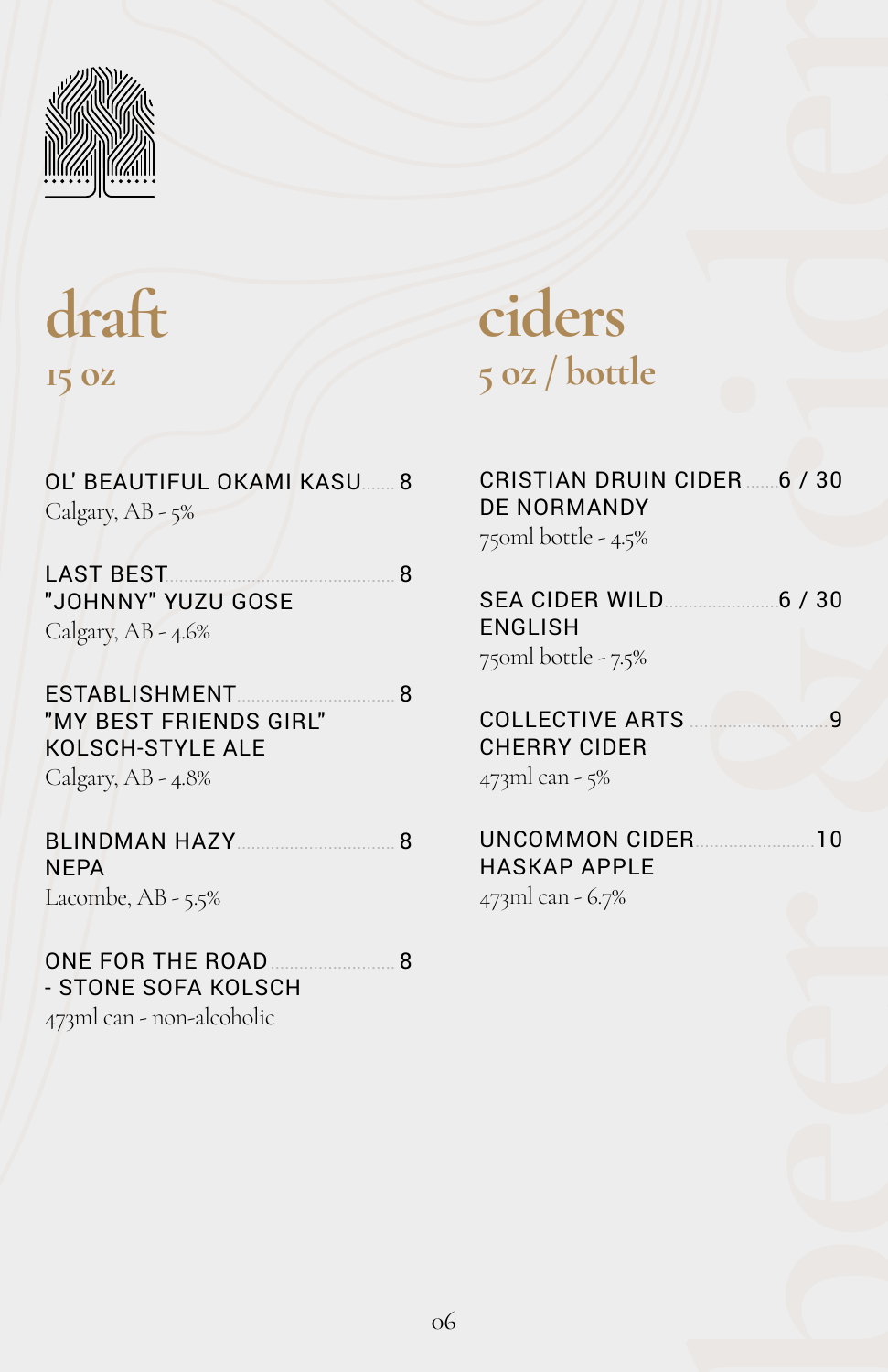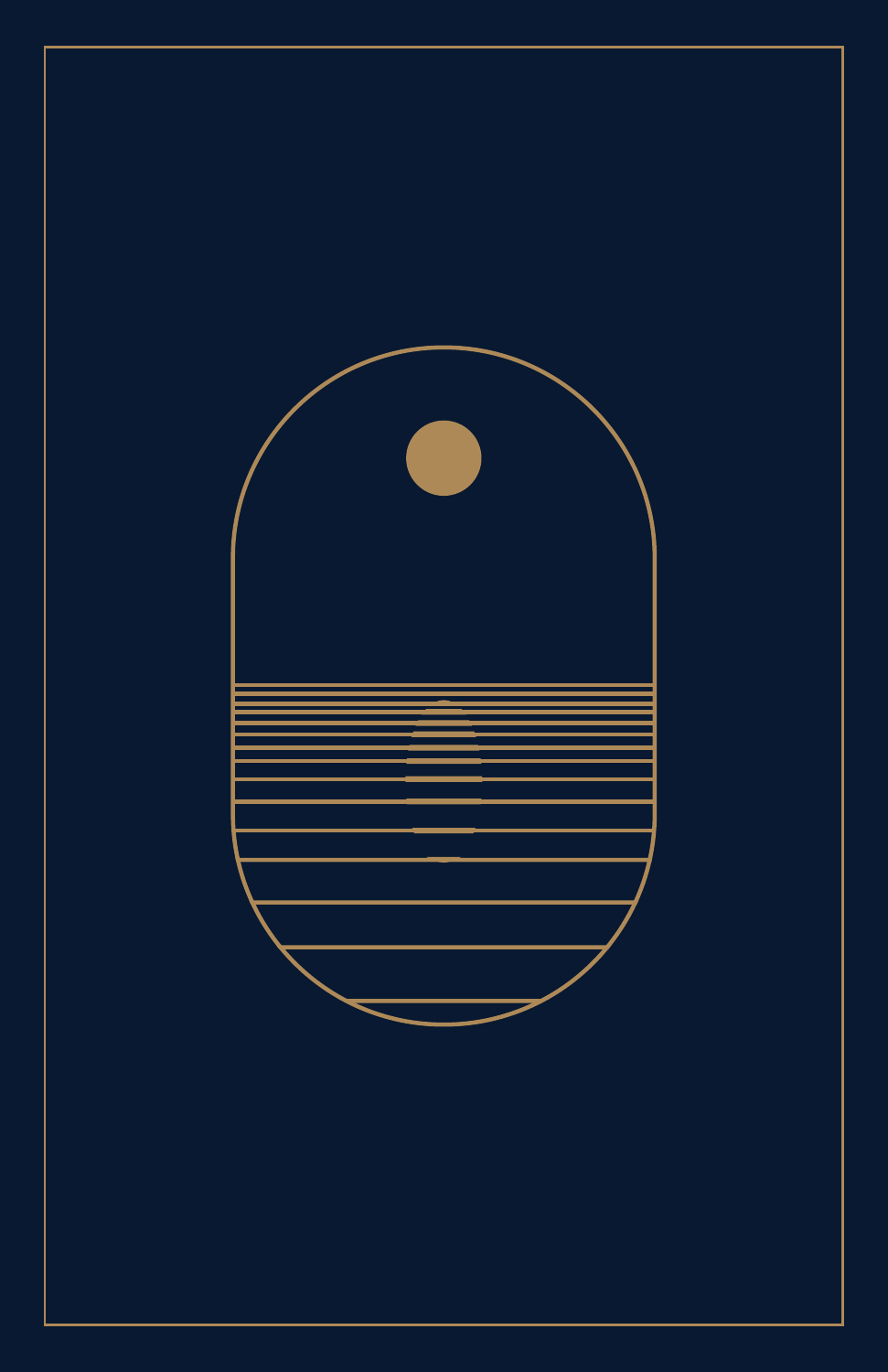

# **mocktails**

| DOVETAIL                               |  |
|----------------------------------------|--|
| black currant, mint, lime, maple, soda |  |

| PROPRIETARY BLEND               |
|---------------------------------|
| passionfruit, lime, ginger beer |
| CORSICA                         |

| tomato, watermelon shrub, soda |  |
|--------------------------------|--|

# **coffee**

| <b>ESPRESSO</b><br>Devil's Head - The Ghost |   |
|---------------------------------------------|---|
| AMERICANO<br>Devil's Head - The Ghost       |   |
| CAPPUCCINO<br>Devil's Head - The Ghost      | 6 |
| I ATTF<br>.<br>Devil's Head - The Ghost     |   |

# **juice / soda**

| JUICE                    | 3 |
|--------------------------|---|
| SAN PELLEGRINO<br>500 ml |   |
| POP.                     | З |
| HIBISCUS ICED TEA        | 5 |

## **tea**

| juice / soda                                       |   |
|----------------------------------------------------|---|
| <b>JUICE</b>                                       | 3 |
| SAN PELLEGRINO<br>500 ml                           | 4 |
| POP.                                               | 3 |
| HIBISCUS ICED TEA                                  | 5 |
|                                                    |   |
| tea                                                |   |
| <b>GREEN TEA</b><br>Smith Tea - Mao Feng Shui      | 4 |
| <b>EARL GREY TEA</b><br>Smith Tea - Lord Bergamont | 4 |
| <b>CHAMOMILE TEA.</b><br>Smith Tea - Meadow        | 4 |
| PEPPERMINT TEA<br>Smith Tea - Peppermint Leaves    | 4 |
|                                                    |   |
|                                                    |   |
|                                                    |   |